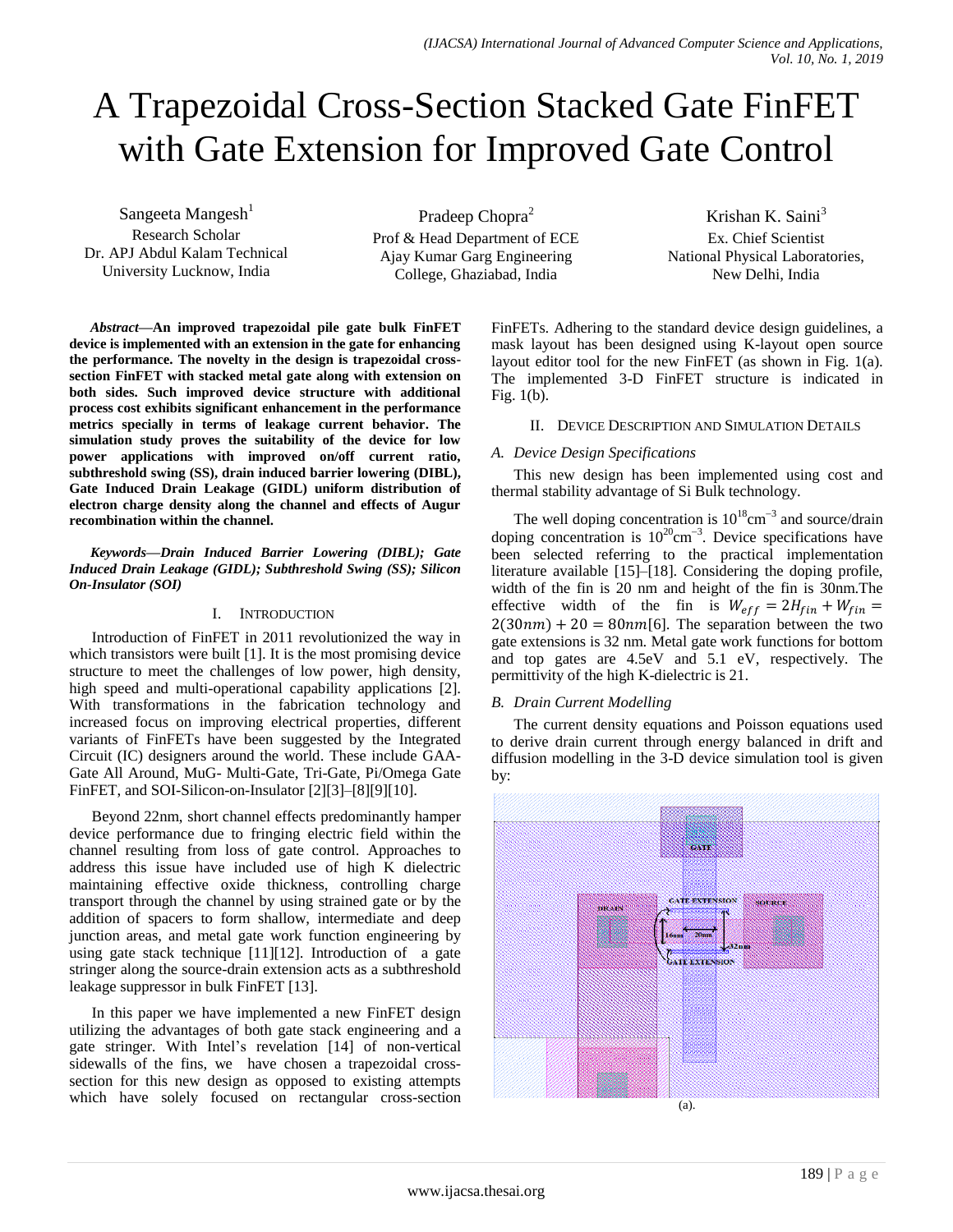

Fig. 1. (a) Mask Layout for the Stacked Gate FinFET with Gate Extension, (b) 3D Structure of the New FinFET with Stacked Gate Stringer (Gate Extension)..

$$
\overrightarrow{J_n} = q\mu_n n \overrightarrow{E_n} + \mu_n k_b (n \cdot \nabla T_n + \nabla n \cdot T_n)
$$
\n(1)

$$
\overrightarrow{J_p} = q\mu_p p \overrightarrow{E_p} - \mu_p k_b (p \cdot \nabla T_p + \nabla p \cdot T_p)
$$
 (2)

where  $\nabla T_n$  and  $\nabla T_p$  are electron and hole temperature. The Drain current model considers thermal as well as kinetic energy for total energy computation.

To investigate the electrostatic characteristics, the ambient temperature has been assumed to be 300K. The Lucent mobility model has been used to model the mobility of charge carriers. The Lucent model considers bulk mobility, surface mobility as well as mobility due to applied electrical field in both perpendicular and lateral directions as given by equation [19].

$$
\mu_0 = \left[\frac{1}{\mu_b} + \frac{1}{\mu_{ac}} + \frac{1}{\mu_{sr}}\right]^{-1} \tag{3}
$$

where  $\mu_b$  is bulk mobility and  $\mu_{ac}$  and  $\mu_{sr}$  denote electric field and surface mobility components, respectively.

To validate the performance of the new FinFET (Device A), its comparative analysis has been carried out with respect to a similar FinFET without gate stringer (Device B).

Drain current values have been varied from 0 to 1V for keeping drain to source voltage constant at 0.05V for linear region of operation and 0.5V for saturation region of operation. A plot of drain current variation on logscale with respect to gate voltage is indicated in Fig. 2. Significant improvement in on/off current ratio is observed in device A.



Fig. 2. Gate Voltage Vs Drain Current Characteristics for Stacked and Extended Gate Stacked FinFET.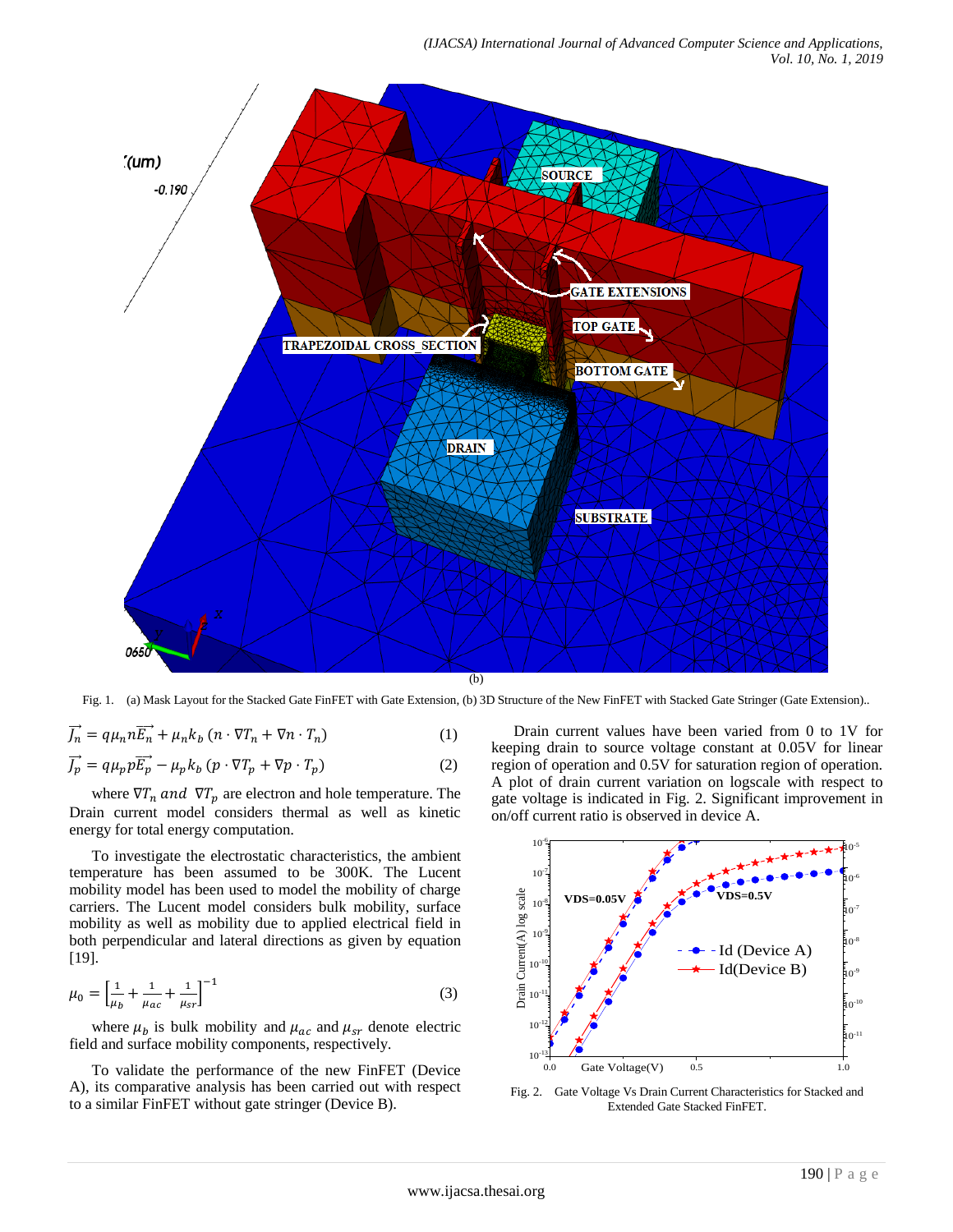### *C. Perfromance Metrics*

For low power applications, Subthreshold Slope (SS) is an important figure of merit that can contribute to optimize standby power. For high speed applications a steeper subthreshold slope is desirable. SS primarily depends upon the carrier concentration in the subthreshold condition. Mathematical expression for SS is as follows [6][20][21]:

$$
SS = \left[\frac{\partial \log_{10}(I_D)}{\left[\partial V_{GS}\right]}\right]^{-1} \tag{4}
$$

A plot of SS for both devices is indicated in Fig. 3(a).

From a low power design perspective another important parameter is the Drain Induced Barrier Lowering (DIBL). This effect in short channel devices occurs due to reduced energy barrier between the source and the channel, which causes an excess injection of charge carriers into the channel. It is also termed as the threshold voltage shift due to drain potential. Computing threshold voltage from constant drain current method, the value of DIBL is estimated by the equation [13][14][23].

$$
DIBL\left(\frac{mV}{V}\right) = \frac{\Delta V_{th}}{\Delta V_D} \tag{5}
$$

Transconductance generation factor TGF[21] is an analog performance parameter estimated by the equation

$$
TGF = \frac{g_m}{I_D} \tag{6}
$$

where  $g_m = \frac{\partial}{\partial x}$  $\frac{\partial T_B}{\partial v_G}$  is the transconductance of the device.

Device A exhibits a 10% improvement in TGF when compared to Device B. For drain to source voltage of 0.5V the transconductance in Device A has lower average transconductance (though of the same order), justifying the improved gate control.

In the case of low power design, another cause for concern in short channel devices is the leakage occurring with Gate Induced Drain Lowering (GIDL) [22][24]. GIDL is a phenomenon of band to band tunneling of charge carriers due to either high electric field, thinner oxides, lightly-doped drain regions and/or high  $V_{DD}$ .



Fig. 3. (a) Subthreshold Slope (SS) and Transconductance Generation Factor (TGF) for Both Devices as Function of Gate Voltage for V<sub>DS</sub>=0.05V (b) Drain Current and Output Drain-Conductance as a Function of  $V_{DS}$  for  $V_{GS}=0.5V$ .



Fig. 4. (a) Gate Induced Drain Lowering Effect for Gate Voltage Variations. (b) Net Charge and Electron Potential Variation Along the Channel.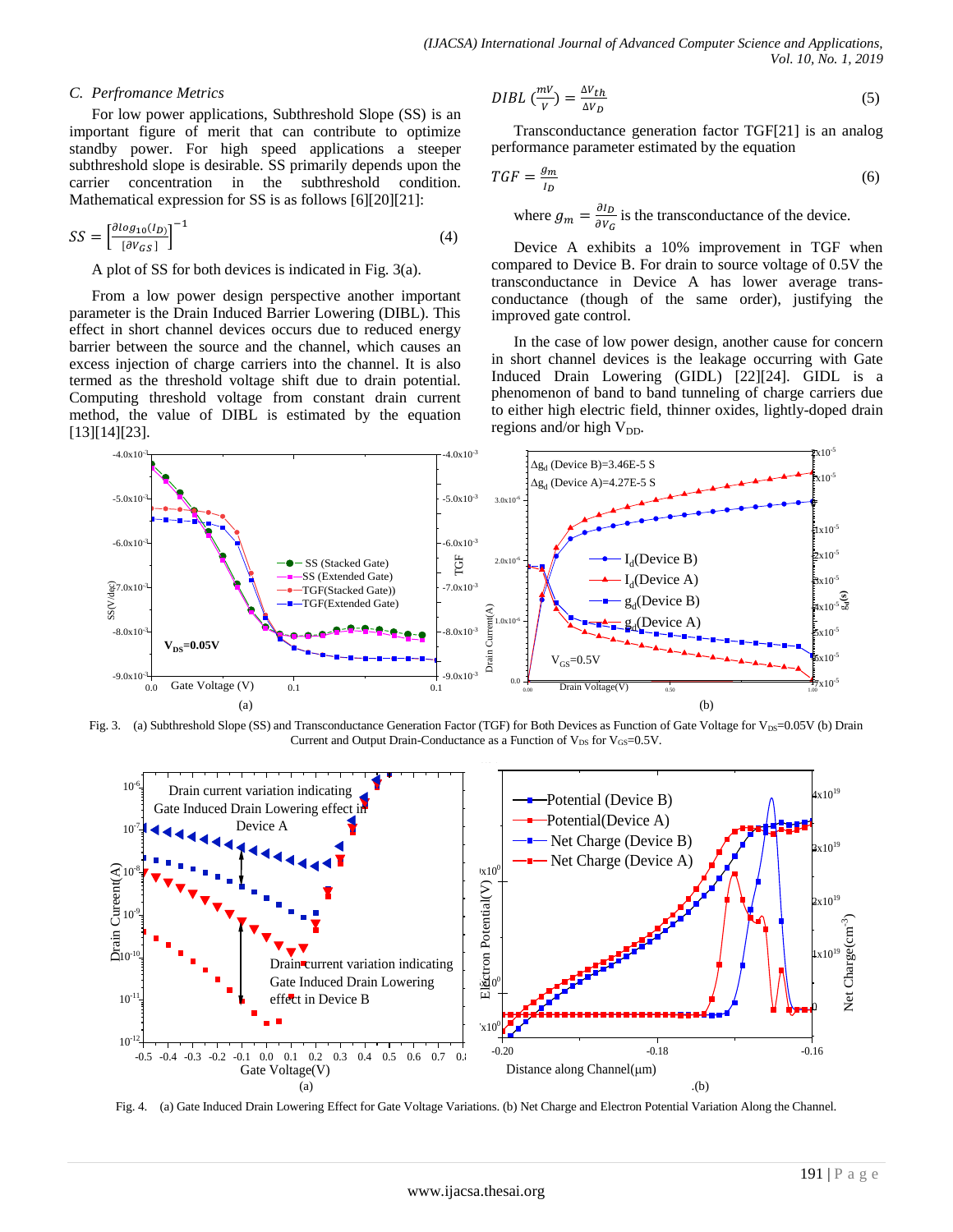

Fig. 5. Electrostatic Characteristics at V<sub>DS</sub>=0.5V (a) Electron Density Along the Channel (b)Electron Mobility Along the Channel(c) Augur Recombination and (d) Electron Quasi Fermi Energy Level (eV) along the Channel in both Devices.

A plot of drain current against drain voltage and drain resistance is indicated for both devices in Fig. 3(b). Fig. 4(a) indicates the GIDL and (b) has net charge and electron potential variation along the channel for both the devices. Fig. 5 has plots of electron density, electron mobility, Auger recombination and electron quasi Fermi level along the channel for both the implemented devices.

#### III. DISCUSSION ON SIMULATION RESULTS

**On/Off current ratio**: A plot of drain current (as shown in Fig. 2) indicates better on/off ratio in Device A as compared to Device B. There is a difference of 1.78 between the two values.

**Transconductance**: The average trans-conductance variation for  $V_{DS}=0.05$  to  $V_{DS}=0.5V$  is  $6.06x10^{-6}S$  in Device B. On the other hand, a variation of  $4.48x10^{-6}$ S is observed in Device A. This is due to better control on the flow of charge carriers in the extended gate structure.

**SS**: SS as per Fig. 3(a) indicates improvement by 0.065mV/decade for Device A as compared to Device B, which is a desirable feature for faster switching applications.

**Vth and TGF**: Threshold voltages of both the devices are almost same but the change in TGF in Device A for two operating conditions (i.e. subthreshold region for  $V_{DS} = 0.05V$  and saturation region for  $V_{DS}=0.5V$  is observed to be 1.06 in comparison to 1.77 for Device B. Since power dissipation in subthreshold region is less, the impact on low power employability of the device may not get hampered.

 $g_d$ : The output drain conductance variation (referring to Fig. 3(b)) is also higher in Device A. The difference between the output drain conductance value lies in  $\mu$ S range which is very small. The metal gate stacking feature of both the implemented devices ensures uniform distribution of charges along the channel. For CMOS analog circuits it is desirable to have low value of drain transconductance that results in large value of drain current value for saturation region (amplifier) operation. Good control on channel means better control on channel length modulation and enhanced DIBL effect.

When both the devices are simulated for fixed  $V_{DS}=0.5V$ and gate voltage variation from  $-0.5$  V to  $+0.8V$ , GIDL effect can be observed. As per the plot  $(Fig. 4(a))$  there is almost a one order difference in the drain current values of both the devices.

The Figure of Merit (FOM) for describing leakage behavior in bulk devices proposed by [25] is given by

$$
FOM = \frac{\Delta V_{(DIBLSS)}}{\binom{I_{d,sat}}{I_{sd,leak}}}
$$
\n<sup>(7)</sup>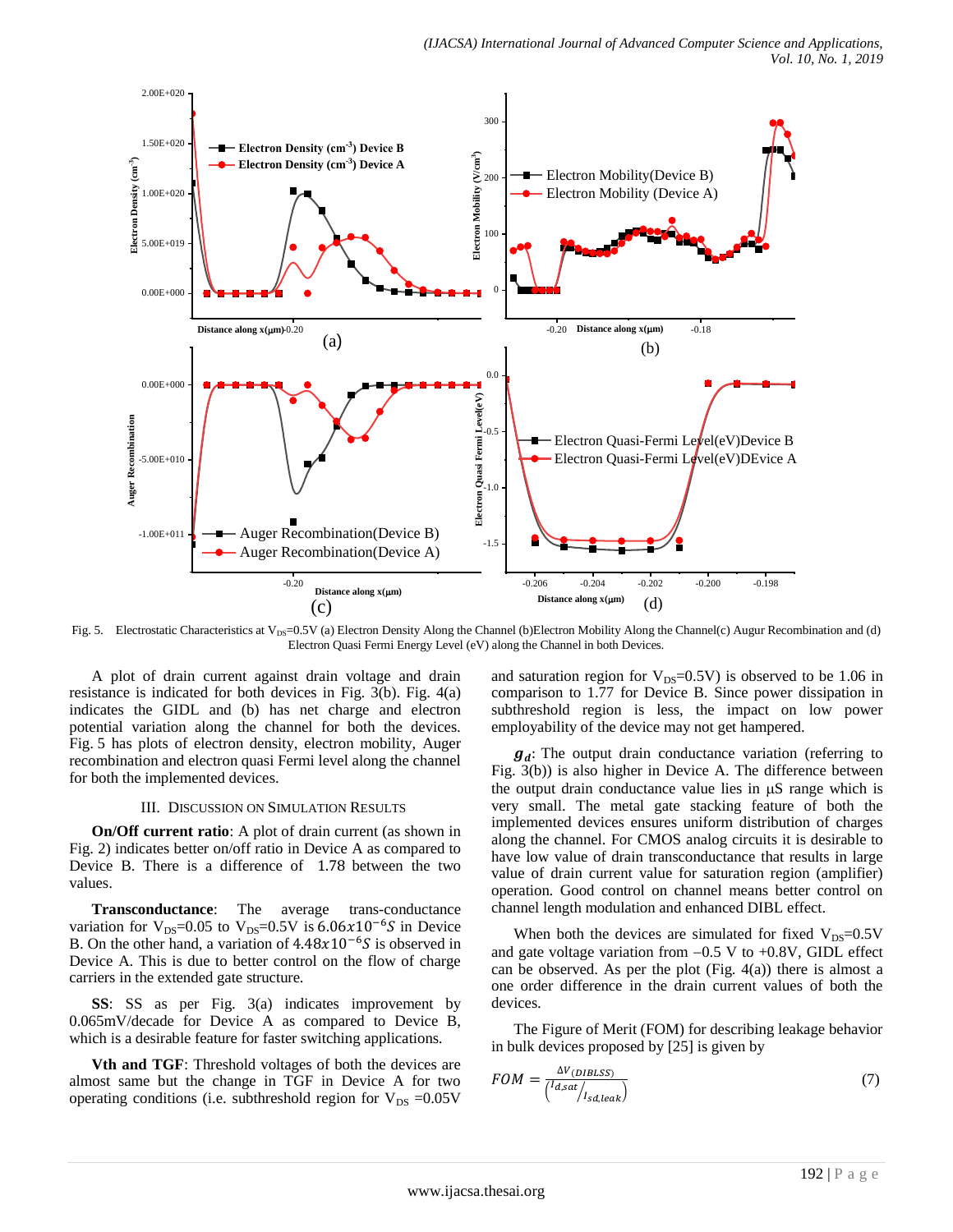| <b>Parameter</b>                                                    | <b>On-off Current Ratio</b> | g <sub>m</sub>            |                          | gd       | SS           | $V_{th}$ | TGF                        |                           |
|---------------------------------------------------------------------|-----------------------------|---------------------------|--------------------------|----------|--------------|----------|----------------------------|---------------------------|
|                                                                     |                             | $V_{DS}$<br>(0.05V)<br>C. | $V_{DS}$<br>(0.5V)<br>D. | S        | mV/decade    | V        | $V_{DS}$<br>(0.05V)<br>S/A | $V_{DS}$<br>(0.5V)<br>S/A |
| <b>Stacked Gate FinFET</b> (Device B)                               | $3.43E + 07$                | 7.05444E-06               | 7.78277E-06              | 5.02E-05 | 7.49E+00     | 0.42     | 42.18                      | 43.959                    |
| <b>Stacked Gate FinFET with</b><br><b>Gate Extension (Device A)</b> | $5.21E + 07$                | 3.79754E-05               | 4.04511E-05              | 5.63E-05 | $7.56E + 01$ | 0.42     | 39.31                      | 40.36                     |

TABLE I. PERFORMANCE METRICS FOR DEVICE A AND B

The difference between the two FOM values though very small and of the same order, we can see that Device A has lesser value than Device B indicating improvement in leakage current control. The FOM values are  $9.46E-14$  and  $1.71E-14$ respectively.

There is also significant improvement in the net charge distribution as well as potential across the channel (seen in Fig. 4(b)). All the performance metric values are tabulated in Table 1.

The plot of electron density along the channel shows additional peak in device A with area under the curve almost same at 2.316E18 and 1.2874E18 for both Device A and Device B respectively.

**Auger recombination**: (Fig. 5(c)) Auger recombination involves three-carrier recombination process, either two electrons and one hole or two holes and one electron. In the active fin area this process is the major contributory factor that may lead to hot carrier injection thereby degrading performance. A plot of electron mobility along the channel shown in Fig. 5(b) exhibits higher mobility in Device A. An effective mobility enhancement of almost 30% is observed in Device A as compared to device B.

The quasi Fermi energy in the Device A has maximum difference of 0.847eV with respect to Device B (shown in Fig. 5(d)). The range of quasi Fermi level shows number of occupied energy states by the conducting electrons within the channel.

**Internal Capacitances**: Both the devices are simulated for extracting internal capacitive effects. This is achieved by applying DC voltage of 0.5V at the gate and drain terminals and AC signal of 0.001V at the gate. The values of gate to source and gate to drain capacitance extracted are in the range of  $10^{-19}$ F. The capacitance values guarantee high frequency performance of the device up to Tera Hz range. The extracted average capacitance values are tabulated in Table 2.

TABLE II. INTRINSIC CAPACITANCES ESTIMATED FOR BOTH FINFET **DEVICES** 

| Capacitan<br>ce<br>F | С<br>Gate-<br><b>Substrate</b> | $C$ (Gate-<br>Gate) | $C$ (Gate-<br>Source) | $C$ (Gate-<br>Drain) |  |
|----------------------|--------------------------------|---------------------|-----------------------|----------------------|--|
| <b>Device B</b>      | $E-$<br>7.34<br>022            | $1.08$ E-<br>017    | 7.06 E-019            | 7.24 E-019           |  |
| Device A             | $E-$<br>4.58<br>024            | - E-<br>1.10<br>017 | 7.16 E-019            | 7.17 E-019           |  |

## IV. CONCLUSION

After evaluating performance metrics of both the FinFET devices it can be concluded that at the expense of the additional processing cost, a significant improvement in terms of leakage performance can be achieved with the new design. This conclusion is drawn from difference in FOM value by 7.75 E-14, steeper subthreshold slope (0.06mV/decade), improvement in mobility by 30%, and lowering of potential along the channel by 0. 035mV. This performance enhancement is an outcome of effective gate control.

The other parameters indicating performance improvement include uniform net charge distribution along the channel having value in the range of  $E18 \text{ cm}^{-3}$ , and significant improvement in GIDL,

With internal capacitances in the  $10^{-17}F$  range it is evident that the analog operating frequency range of the device is well above hundred TilGHz.

However, there is no significant improvement in the values of DIBL, output drain conductance, and threshold voltage. With available enhancement features this newly implemented device can further be optimized incorporating other techniques of metal work function engineering to explore their employability in low power applications. The property of higher on/off drain current ratio can be exploited for adopting a reduced voltage swing approach in low power VLSI design. Either by using them independently, in combination for circuit design, or by exploring the gate extension property further, a multi-threshold approach can also be used for low power VLSI design.

Finally, these devices can also provide a good solution for solving scaling related issues in short channel devices.

#### ACKNOWLEDGMENT

Corresponding author would like to thank Mr. Amit Saini from Cadre Design systems, India for extending the software support.

#### **REFERENCES**

- [1] S. Devised et al., "INTERNATIONAL TECHNOLOGY ROADMAP FOR SEMICONDUCTORS 2.0," 2015.
- [2] L. Chang et al., "Extremely scaled silicon nano-CMOS devices," Proc. IEEE, vol. 91, no. 11, pp. 1860–1872, 2003.
- [3] K. Papathanasiou et al., "Symmetrical unified compact model of shortchannel double-gate MOSFETs," Solid. State. Electron., vol. 69, pp. 55– 61, 2012.